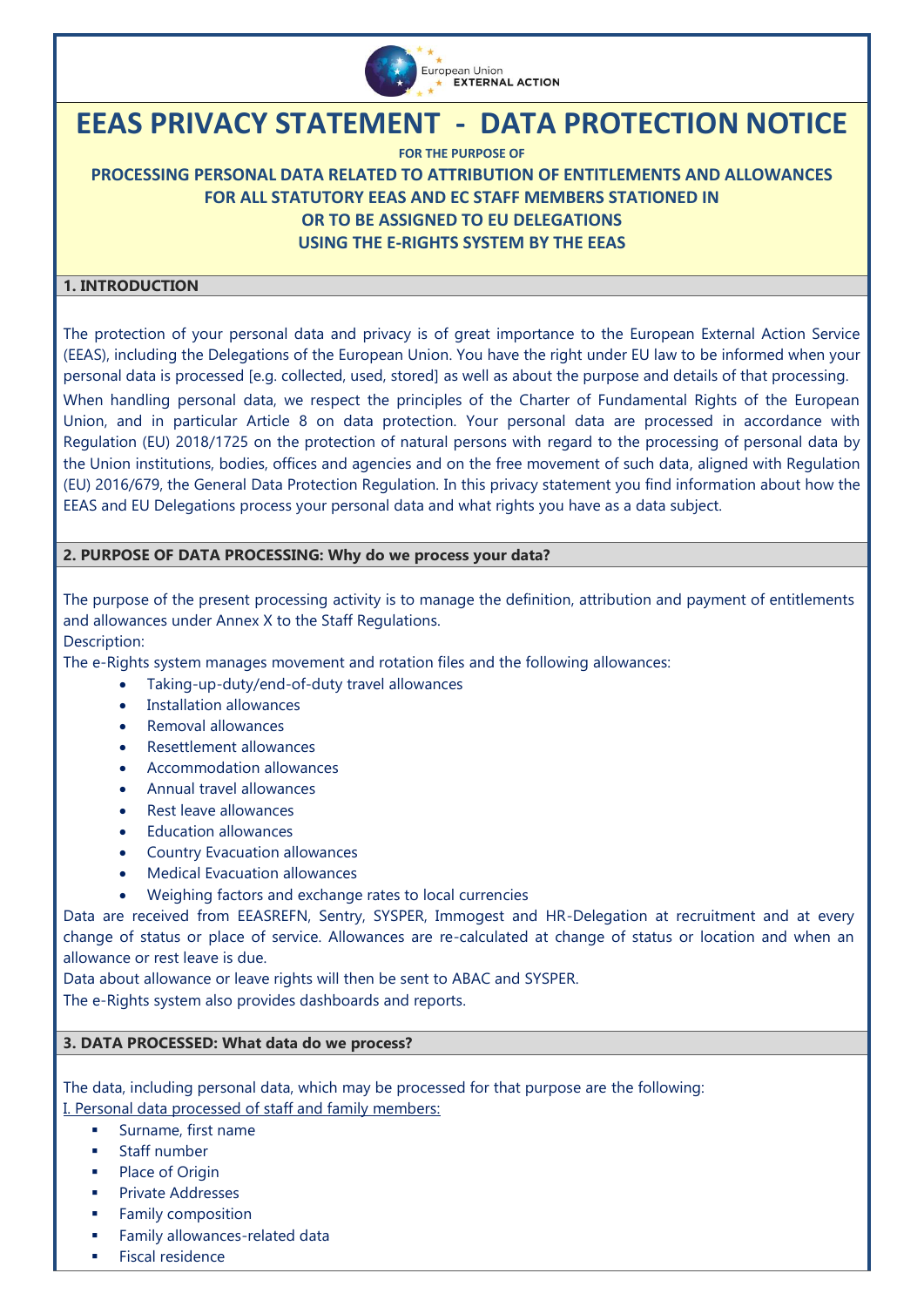- Data of residence (including data in supporting documents (e.g. utility invoices, rental or purchase contracts)
- Data of car plate change (if applicable)
- Career data (including job title, grade, step, organisational entity and career history)
- **Name and address of family members**
- **Schooling and revenue data of family members**
- **Allowances and entitlements**
- **Payment data**
- Data of rotation, removal and their authorisation (old and new post, location, data of removal services etc.)
- Travel data (time and place of mission, costs etc.)

# II. Personal data processed of system users:

- Name and forename
- Service/function
- User ID, e-mail

Special categories of data are only processed to the extent they are necessary to define entitlements. No specific sickness or health condition data are processed.

Users access the system through EULogin. Data Controllers only receive information from EULogin about your identity that is necessary to confirm user access to the portal.

More information can be found in the EULogin Privacy Statement referred to in point 8.

#### **4. DATA CONTROLLER: Who is entrusted with processing your data?**

The data controller determining the purpose and the means of the processing activity is the European External Action Service (EEAS). The EEAS Division entrusted with managing the personal data processing under the supervision of the Head of Division is the following organisational entity:

# **BA.HR.3 Rights, Obligations and Medical Cell**

#### **5. RECIPIENTS OF THE PERSONAL DATA: Who has access to your data?**

The recipients of your data may be:

In EU Delegations:

- Head of Delegation or delegate (i.e. Deputy Head of Delegation);
- Head of Administration;
- Head of Section:
- Other EU Delegation staff members involved in the management of entitlements and allowances.

#### In HQ:

- EEAS HR Directorate and Commission services dealing with entitlements and allowances;
- EEAS and Commission Appointing Authority/Authority Authorized to Conclude Contracts;
- EEAS and Commission staff dealing with payments;
- EEAS and Commission assigned staff executing control and audit activities.

Personal data is not intended to be transferred to a third country or an international organisation, except where necessary for providing access to recipients as described above. In case of international transfers appropriate safeguards are ensured in accordance with Chapter V of Regulation (EU) 2018/1725. The given information will not be communicated to third parties, except where necessary for the purposes outlined above.

#### **6. ACCESS, RECTIFICATION AND ERASURE OF DATA: What rights do you have?**

You have the right of access to your personal data and the right to correct your inaccurate, or incomplete personal data taking into account the purpose of the processing. The right of rectification can only apply to factual data processed. Under certain conditions, you have the right to ask the deletion of your personal data or restrict their use as well as to object at any time to the processing of your personal data on grounds relating to your particular situation. We will consider your request, take a decision and communicate it to you without undue delay and in any event within one month of receipt of the request. That period may be extended by two further months where necessary. For more detailed legal references, you can find information in Articles 14 to 21, 23 and 24 of Regulation (EU) 2018/1725. In specific cases, restrictions under Article 25 of the Regulation may apply. If you wish to exercise your rights or have questions concerning the processing of your personal data, you may address them to the Data Controller via the functional mailbox:

# **[RIGHTS-AND-OBLIGATIONS@EEAS.EUROPA.EU](mailto:RIGHTS-AND-OBLIGATIONS@EEAS.EUROPA.EU)**